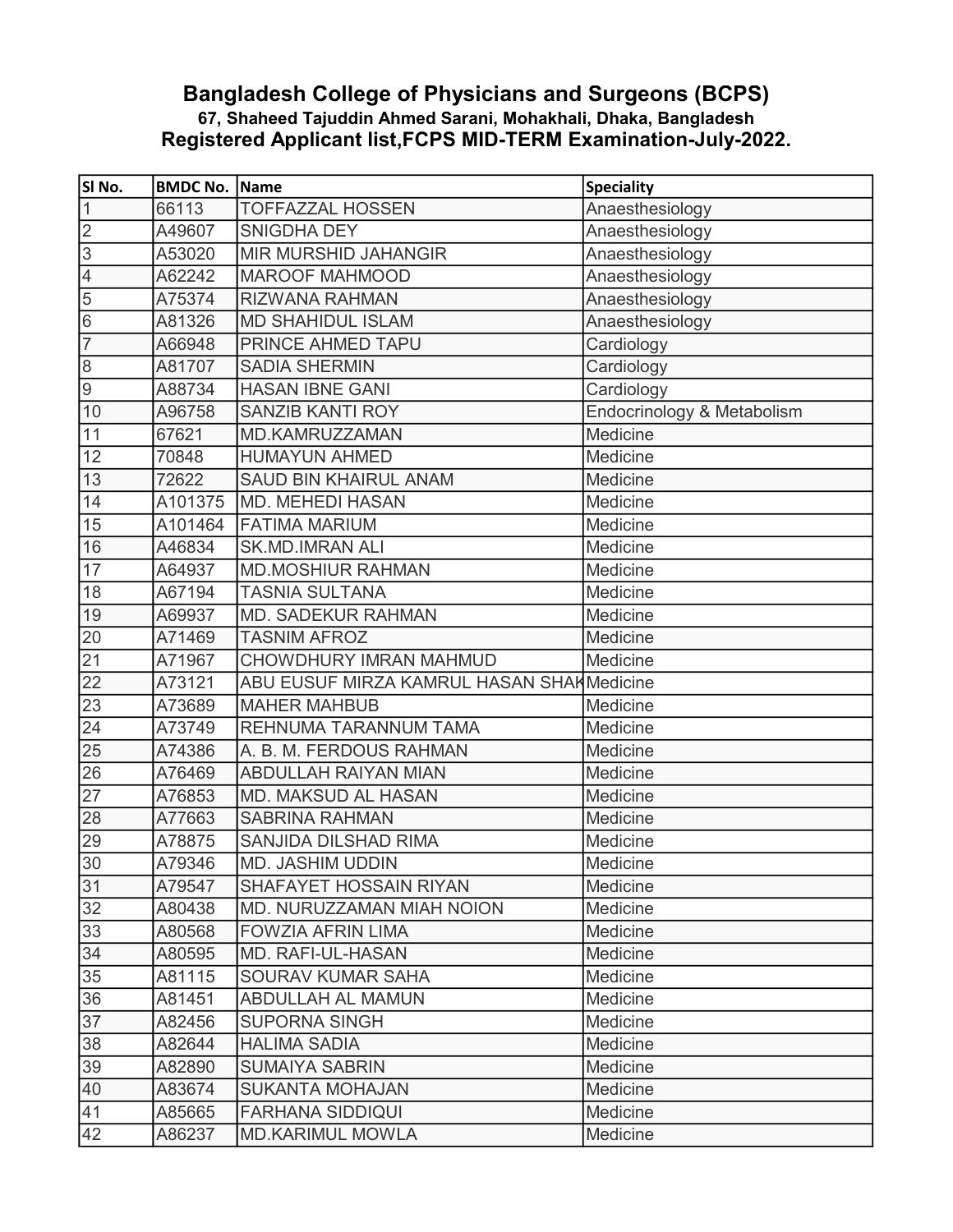| SI No.          | <b>BMDC No. Name</b> |                                         | <b>Speciality</b>        |
|-----------------|----------------------|-----------------------------------------|--------------------------|
| 43              | A86795               | <b>TULI SHARMA</b>                      | Medicine                 |
| 44              | A87523               | <b>MAHJUBA HUSSAIN</b>                  | Medicine                 |
| 45              | A87780               | <b>MD. ASHRAFUL ISLAM IRFAN</b>         | Medicine                 |
| 46              | A88222               | <b>MD. SHAHIDUL ALAM</b>                | Medicine                 |
| 47              | A88497               | <b>MOHAMMAD RASEL</b>                   | Medicine                 |
| 48              | A91589               | <b>MD. ANAMUL HAQUE</b>                 | Medicine                 |
| 49              | A91674               | <b>AMRIT LAL DAS</b>                    | Medicine                 |
| 50              | A92397               | MD. ABDULLAH AL FARUK CHOWDHURY         | Medicine                 |
| 51              | A92703               | <b>ABDUS SAMAD</b>                      | Medicine                 |
| 52              | A93411               | <b>RABIA ZAMAN</b>                      | Medicine                 |
| 53              | A93667               | <b>SAFWANUL AMAN</b>                    | Medicine                 |
| 54              | A94186               | <b>SABRINA AFRIN</b>                    | Medicine                 |
| 55              | A94905               | <b>PRIYONTY DEY</b>                     | Medicine                 |
| $\overline{56}$ | A95324               | <b>FATEMA TUJ JOHORA</b>                | Medicine                 |
| 57              | A95640               | A.H.M. SUJAUDDIN CHOWDHURY              | Medicine                 |
| 58              | A95781               | <b>ABIR AZAD KHAN</b>                   | Medicine                 |
| 59              | A95918               | <b>ISRAT JAHAN</b>                      | Medicine                 |
| 60              | A95946               | <b>HALIMA BEGUM</b>                     | Medicine                 |
| 61              | A96103               | <b>NAVID TANVEER</b>                    | Medicine                 |
| 62              | A96392               | <b>RUCHITA AMAN</b>                     | Medicine                 |
| 63              | A96735               | A.S.M. TOWHID AMIN                      | Medicine                 |
| 64              | A96942               | <b>SHRABANTI BHOWMICK</b>               | Medicine                 |
| 65              | A97151               | <b>MAIMANA HAMDA</b>                    | Medicine                 |
| 66              | A97269               | <b>NUZHAT HOSSAIN</b>                   | Medicine                 |
| 67              | A97270               | <b>REFAYA TASNIM</b>                    | Medicine                 |
| 68              | A97272               | <b>FARHEEN JAHAN SOHANI</b>             | Medicine                 |
| 69              | A97370               | <b>TAHSEEN TABASSUM</b>                 | Medicine                 |
| 70              | A97384               | <b>UMME KULSUM</b>                      | Medicine                 |
| 71              | A97389               | <b>MST. MUNTHIYA TAZRIN ZAHAN MOUPI</b> | Medicine                 |
| $\overline{72}$ | A97899               | NAZRANA AHMED DRISTY                    | Medicine                 |
| 73              | A98287               | <b>ASHRAFI SIDDIQUA</b>                 | Medicine                 |
| 74              | A98578               | <b>SADIYA AFRIN</b>                     | Medicine                 |
| 75              | A50066               | FARJANA JAHAN                           | Obstetrics & Gynaecology |
| 76              | A54949               | SETARA SULTANA SETU                     | Obstetrics & Gynaecology |
| $\overline{77}$ | A63073               | <b>JANNATUL FERDOUS</b>                 | Obstetrics & Gynaecology |
| 78              | A64071               | <b>MST. HAZERA KHATUN</b>               | Obstetrics & Gynaecology |
| 79              | A64763               | <b>MAHERUN NESA</b>                     | Obstetrics & Gynaecology |
| 80              | A72582               | <b>LUSANTA MALLICK</b>                  | Obstetrics & Gynaecology |
| 81              | A73349               | <b>SHARA TANJIM</b>                     | Obstetrics & Gynaecology |
| 82              | A75031               | ZAHRAA - AL - TASNIM                    | Obstetrics & Gynaecology |
| 83              | A84427               | <b>MOST. MITHILA FARJANA</b>            | Obstetrics & Gynaecology |
| 84              | A90101               | <b>NASRIN AKTER</b>                     | Obstetrics & Gynaecology |
| 85              | A51852               | <b>MST.SABIHA AFROZ</b>                 | Ophthalmology            |
| 86              | A58465               | <b>MONTASIM BILLAH BIKASH</b>           | Ophthalmology            |
| $\overline{87}$ | A70203               | <b>NAFIZ AHMED SHAHRIAR</b>             | Ophthalmology            |
| 88              | A79996               | <b>NISHAT TABASSUM</b>                  | Ophthalmology            |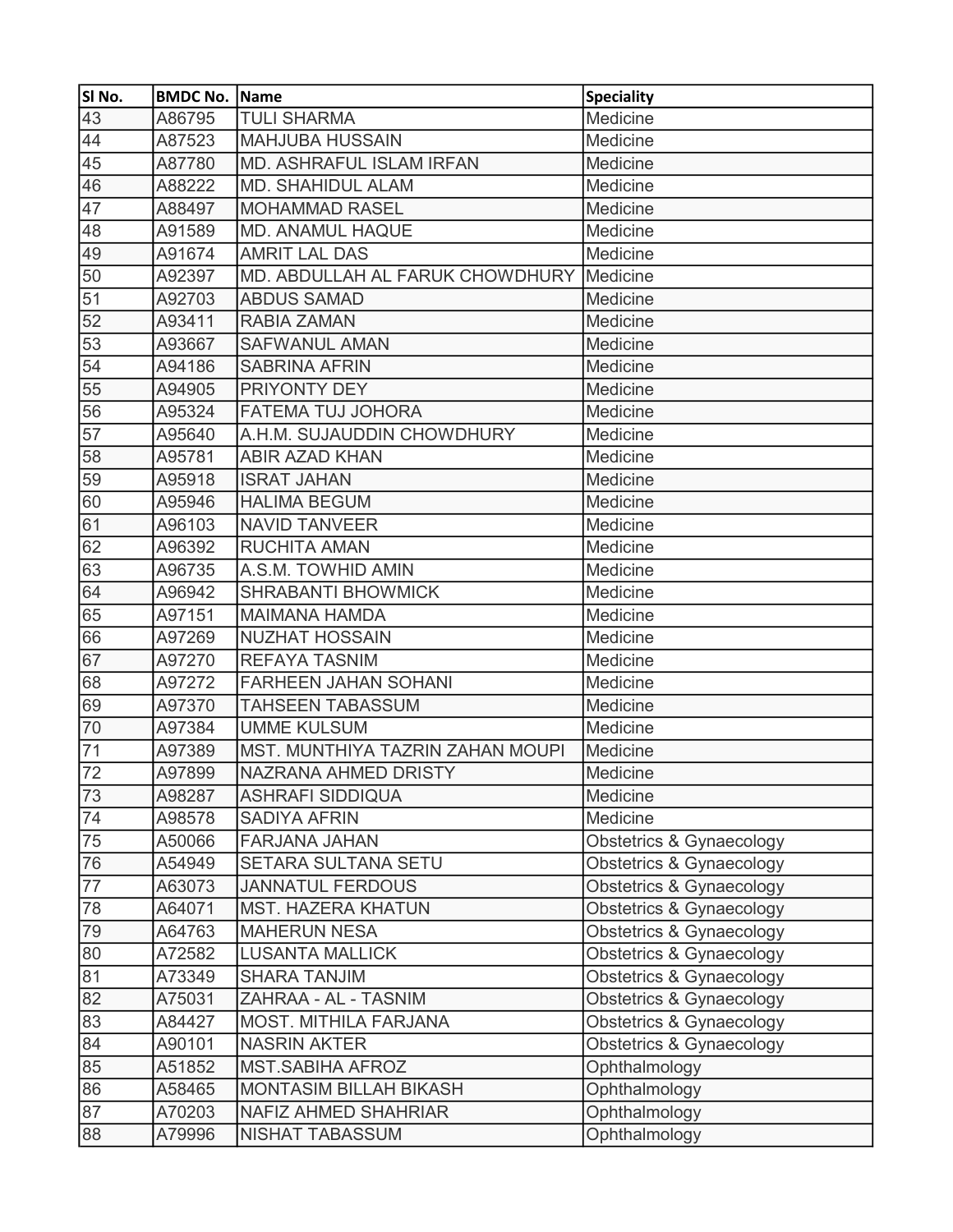| SI No.          | <b>BMDC No. Name</b> |                                 | <b>Speciality</b>                   |
|-----------------|----------------------|---------------------------------|-------------------------------------|
| 89              | A81144               | <b>FAHMIDA AKTER</b>            | Ophthalmology                       |
| 90              | A83045               | <b>RAJIB SAHA</b>               | Ophthalmology                       |
| 91              | 6713                 | MAHFUZA-AL-FIDDA                | Oral and Maxillofacial Surgery      |
| $\overline{92}$ | A66934               | <b>SHAHIN REZA</b>              | Orthopaedic Surgery                 |
| 93              | A84067               | <b>MD. JOYNAL HOSSAIN</b>       | Orthopaedic Surgery                 |
| 94              | A52877               | <b>MD. YOUSUF ALI</b>           | Otolaryngology - Head & Neck Surger |
| 95              | A58367               | CHOWDHURY SAMIR SHAWKAT         | Otolaryngology - Head & Neck Surger |
| 96              | A86258               | <b>MAHFUJUR RAHMAN</b>          | Otolaryngology - Head & Neck Surger |
| 97              | A57739               | <b>SHAMIMA NASRIN</b>           | <b>Paediatrics</b>                  |
| $\overline{98}$ | A64928               | MD. ABDUR RASHID JWELL          | <b>Paediatrics</b>                  |
| 99              | A89007               | <b>MIR AULAD HOSSAIN</b>        | Paediatrics                         |
| 100             | A95672               | MD. ABDULLAH AL NOMAN           | <b>Paediatrics</b>                  |
| 101             | A97924               | <b>SHARMIN SULTANA</b>          | <b>Paediatrics</b>                  |
| 102             | A65391               | MD. ASHRAFUL IMAM BHUIYAN       | Physical Medicine & Rehabilitation  |
| 103             | A81307               | MUHAMMAD SHAHADAT HOSSAIN       | Physical Medicine & Rehabilitation  |
| 104             | A63433               | <b>UMME SALMA</b>               | Psychiatry                          |
| 105             | A84132               | <b>AFSANA BENTA ANOWAR</b>      | Psychiatry                          |
| 106             | A66644               | SALAH UDDIN AHMED SOHAN         | Radiology & Imaging                 |
| 107             | A66809               | <b>NURJAHAN BINTE SAYEED</b>    | Radiology & Imaging                 |
| 108             | A74157               | <b>ZANNATUN NAHAR</b>           | Radiology & Imaging                 |
| 109             | A90739               | TUBA-UL-ZANNAT MOU              | Radiology & Imaging                 |
| 110             | A70150               | <b>MD.RASHED KAISER</b>         | Radiotherapy                        |
| 111             | A71917               | PROVAKAR BANIK RAJIB            | Radiotherapy                        |
| 112             | A55627               | <b>MOHAMMAD MORSHEDUL ISLAM</b> | Surgery                             |
| 113             | A71272               | <b>MD MUSA AL RAZI</b>          | Surgery                             |
| 114             | A72771               | <b>REZAUS SAMAD RUHEL</b>       | Surgery                             |
| 115             | A74246               | <b>JUBAER IBN ADIL</b>          | Surgery                             |
| 116             | A76544               | <b>IMRAN HOSSAIN</b>            | Surgery                             |
| 117             | A77154               | <b>KAZI ABU SAYEED</b>          | Surgery                             |
| 118             | A77308               | RAFIA AFROZ                     | Surgery                             |
| 119             | A83633               | <b>MAHMUDA MUNMUN</b>           | Surgery                             |
| 120             | A86238               | <b>SIRAJUM MUNIRA</b>           | Surgery                             |
| 121             | A88901               | NAFISHA TASNIM PROMY            | Surgery                             |
| 122             | A89473               | <b>TAPAN BHAKTA</b>             | Surgery                             |
| 123             | A93668               | <b>MD. RUHUL AMIN</b>           | Surgery                             |
| 124             | A96034               | <b>RAM PRASAD KAR</b>           | <b>Surgery</b>                      |
| 125             | A96180               | <b>FARZANA YESMIN</b>           | Surgery                             |
| 126             | A96523               | <b>MOINUL HASAN ASIF</b>        | Surgery                             |
| 127             | A97699               | <b>NILOY DIPANKER GHOSH</b>     | Surgery                             |
| 128             | A97871               | <b>AMIT KARMAKER</b>            | Surgery                             |
| 129             | A98431               | MD. TANZIM JABED                | Surgery                             |